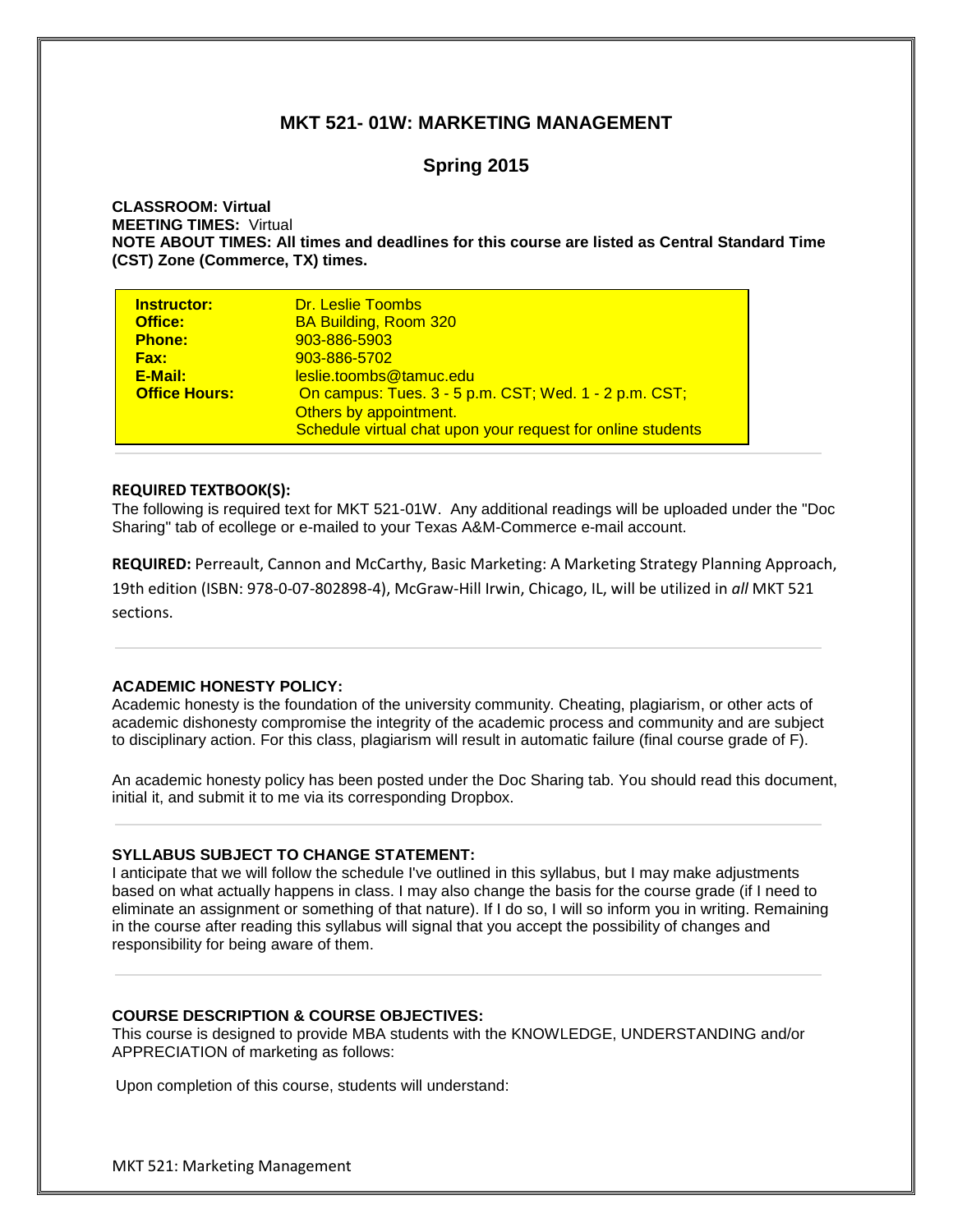- The role of micro and macro marketing in an organization and the development/planning of a marketing strategy.
- $\div$  The elements that influence buyer behavior.
- \* The essentials of the 4P's: Product, Place, Price, Promotion.
- $\div$  What defines an effective implementation of the marketing strategy.
- Development of student communication skills and critical thinking.

This course is a comprehensive study of the effective application of marketing strategies in international and domestic organizations. MKT 521 has been designated as Global Course in conjunction with TAMUC's Quality Enhancement Plan (QEP). The course will help prepare students for an interconnected world through a focus on improved global competence. As a result, students will be able to view themselves as engaged citizens within an interconnected and diverse world.

# **COURSE FORMAT:**

This course is scheduled for online delivery**.** You will submit your class assignments through the eCollege location and your grades will be recorded for you in the course grade book. PowerPoint slides will be available for each of the Perreault book chapters, under the Doc Sharing tab. We will also utilize the Discussion Board feature of eCollege. You will be expected to post discussion comments based on your readings for each of the discussion question. You must respond to your classmates' comments. You should submit your work in the appropriate area when it is due.

# **COURSE POLICIES AND PROCEDURES:**

Students are required to meet the expectations listed below.

- **Professional Behavior:** It is important that you maintain a professional demeanor at all times, including during "electronic communication". Texas A&M-Commerce expects this from you, as do future employers. Since so much communication in today's workplace is "electronic", this course will be a good place to practice interacting in a manner appropriate to a professional setting. In particular, take special care when posting and responding to discussion board questions.
- **Regular and Timely Attendance:** You are expected to log onto eCollege regularly.

#### **Assignments:**

**1. Submitted assignments must be correctly formatted and free of grammatical and stylistic errors.** Students in MKT 521 should have at least some skill with software for word processing, spreadsheets, databases, graphics, and presentations, and with web browsers and search engines. Spelling and grammatical errors will detract from your grade!

### **2. Assignments must be submitted on time.**

Assignments are due at the **date** and **time** listed. All work and assignments for the entire course will be available on the first day of class. Start working on each assignment as soon as you possibly can and make sure that you have the general and case assignments submitted by the specified due dates. I have included a course schedule that includes the assignments and due dates. You **MUST** turn in all assignments including the discussion board **ON TIME.** You will have until **8:00 AM CST** to submit the work that is listed in the far right, Work Due column of the course schedule provided at the end of this syllabus. I **do not accept** late assignments unless you have a university excused absence. **3. Assignments must be complete.** You must complete and submit all components at the specified due date and time to receive credit for the assignment. Please don't turn in work that is only "half-finished".

**4. Please submit assignments in a format that is compatible with Microsoft Office 2010 or 2013.**

 **Back-ups are required:** You are required to back up all your assignments on a disk that can be submitted to me upon my request. If work is lost due to insufficient back-up, you will not have the opportunity to recreate and submit at a later time.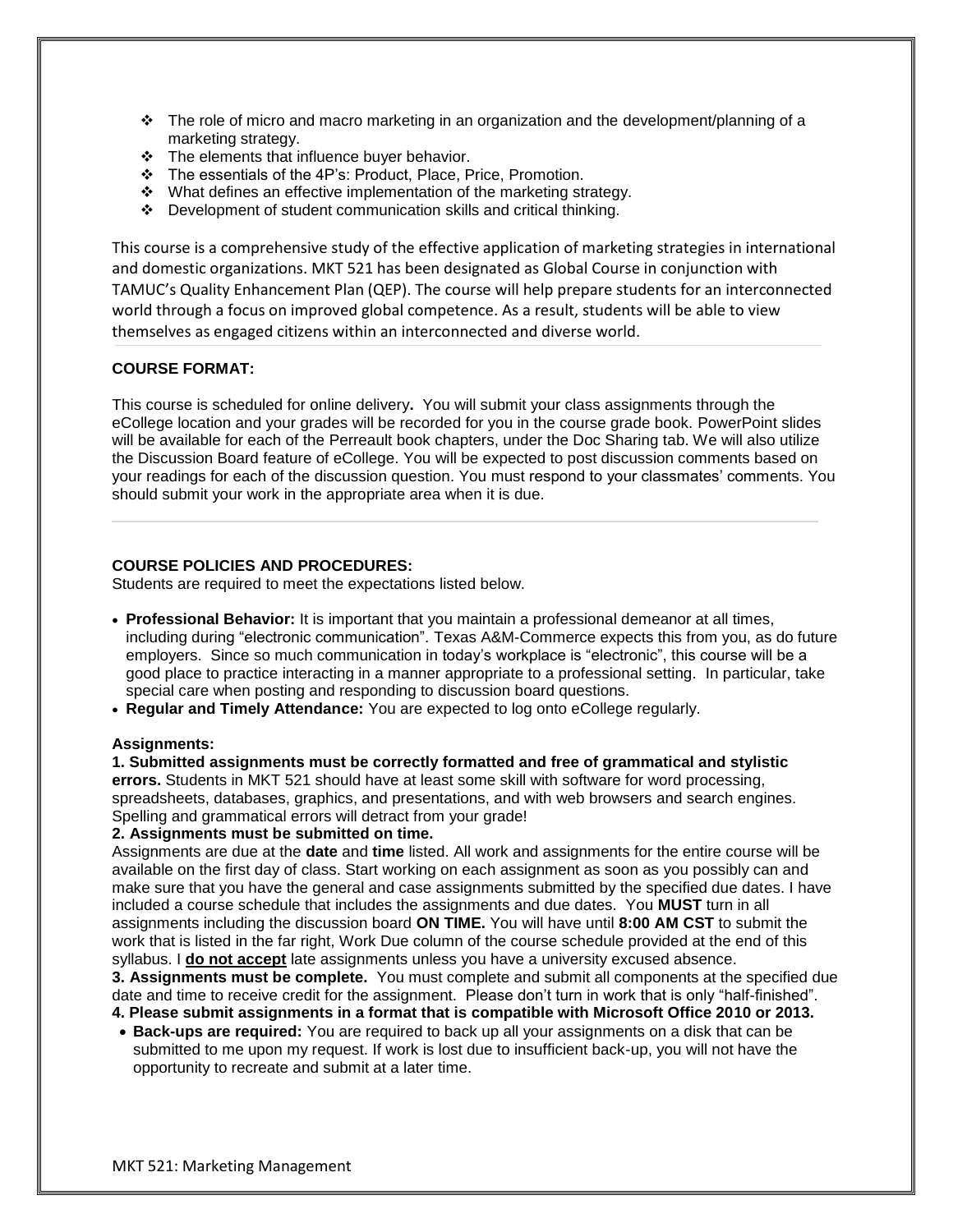- **Communication:** Please communicate with me by using my e-mail: leslie.toombs@tamuc.edu You are also welcome to visit with me in my office during posted office time. If the posted office time does not work with your schedule, I will make a virtual office appointment with you.
- The subject of your e-mail **should be 'Marketing 521.'** Students must routinely check e-mail sent to his or her Texas A&M-Commerce account. This is my primary mechanism for communicating to the class. I will respond to your e-mail within 24 hours Monday through Friday. During the weekend I will respond to your e-mail within 48 hours.
- **APA format:** All the assignment should be turned in APA format. For details review "Research Tutorial" on the course home page.

# **Make-up Exam Will Only Be Given If You Obtain University Approved Documentation for Your Excuse.**

**Changes to Schedule:** While I plan to stick to the class schedule, there might be occasions to modify the schedule. In these cases, all changes will be announced via eCollege and e-mail. It is your responsibility to become aware of any such changes.

# **GRADING POLICY:**

| <b>Component</b>                                   | Type       | Value      |
|----------------------------------------------------|------------|------------|
| Cases (2 Cases - 50 Points Each)                   | Individual | 100 points |
|                                                    |            |            |
| Marketing Plan                                     | Group      | 200 points |
| <b>Final Exam</b>                                  | Individual | 100 points |
| Discussion Board (2 Discussions-25<br>points each) | Individual | 50 points  |
| <b>Course Total</b>                                |            | 450 points |

The assignment of letter grades will follow TAMU-C policy.

Incomplete – Will not be assigned in this course.

Withdrawal - Must be initiated by the student administratively.

#### **ASSIGNMENT DESCRIPTION:**

# **CASES:**

Throughout the semester, you will be required to analyze cases from the Perrault& McCarthy (19e) book. Each case is worth 50 points. Specific instructions for each case will be posted on ecollege, under the "Case Assignment" tab in the week the case is scheduled to be assigned. You will prepare written analyses based on application of marketing concepts. Instructions are provided in ecollege under doc sharing. The analyses should be submitted in dropbox in a document that is compatible with **Microsoft Word.**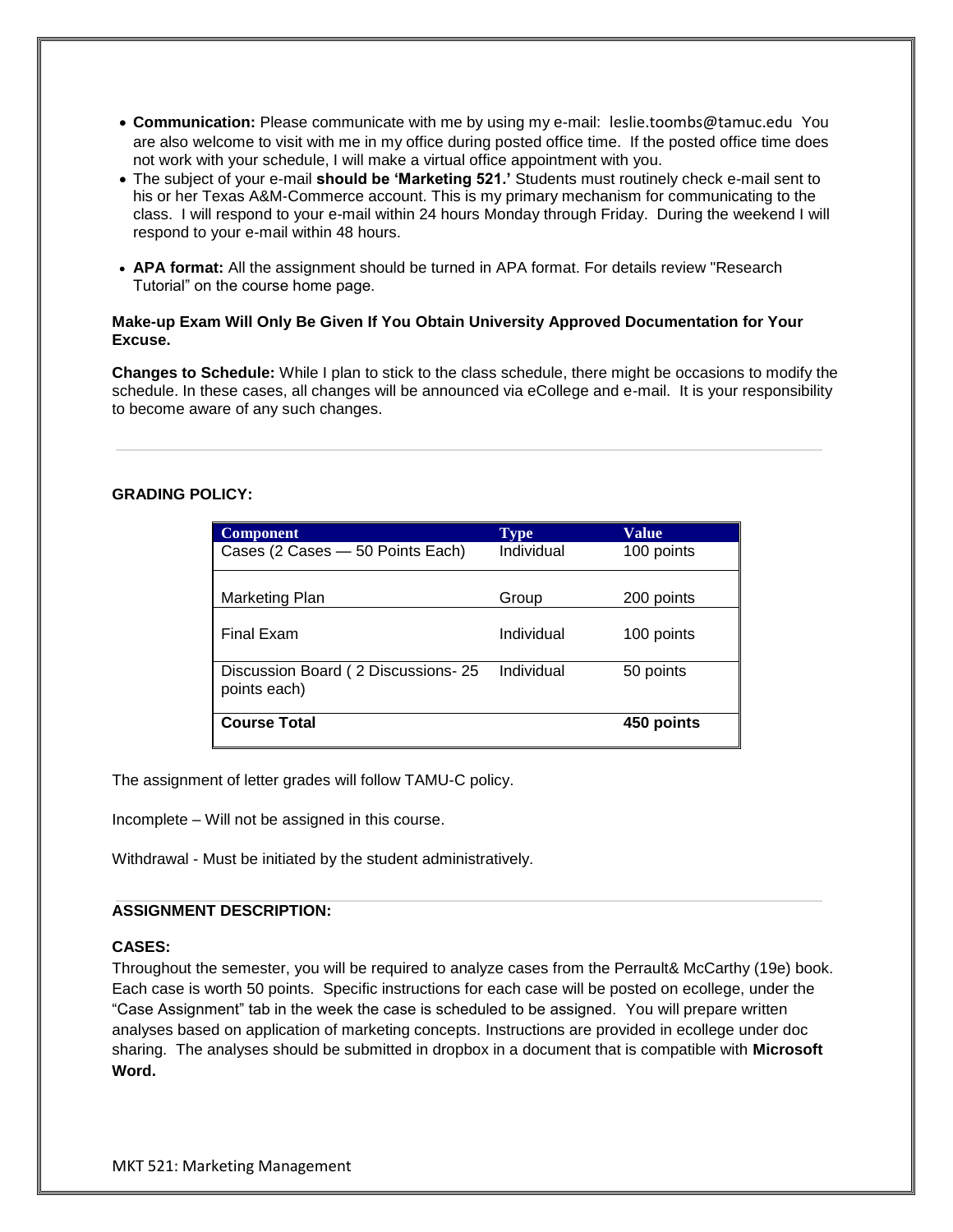#### **MARKETING PLAN:**

The group will consist of 5-6 members and will be assigned by the faculty member.

Each group will develop a marketing plan for some existing or planned profit oriented or non-profit business. The marketing plan should cover all aspects of marketing as it relates to the business, i.e. products, services, packaging, brand name, target market, promotion, price, channels, etc., and, of course, the marketing mix for the product line(s) of the business. The project should be 15-20 pages in length excluding title page, table of contents, references, and appendices. The proper format will be provided. Look for detailed instructions under 'doc sharing' tab. Since this assignment is a group assignment, for the ease of communication I have a formed discussion area for each group on the course home page to communicate with group members virtually and post your work there. It's a virtual platform to communicate with your group members. It's not a part of your gradebook. This is just a medium to facilitate communication between group members.

#### **FINAL COURSE EXAM:**

The final exam is a combination of multiple choice, true false and short answer questions which will test your competency over basic marketing concepts. It is worth 100 points. The exam will be available to you in the final week of the semester. The questions will come from the text and discussion material. The exam questions will be posted on ecollege, under the "Exam" tab in week 16 when the exam is scheduled. You will have a maximum of 1 hour and 30 minutes to complete the exam.

#### **DISCUSSION BOARD ASSIGNMENTS:**

The discussion board assignments will include a topic to which all class members must post. It is the best approximation of in-class discussion and I look forward to reading your posts regarding the assigned topics. I will be engaged in the discussions and expect you to be as well. Specific guidelines for participation in the discussion board assignments are contained in the grading rubric at the end of this syllabus. As a general guideline, your grade on this portion will be a function of the quality, quantity and consistency of your posts and replies on the bulletin board during the assigned week of the discussion board. A minimum of three posts for each assignment is required.

#### **EPORTFOLIO:**

As mentioned earlier, you are currently enrolled in a course designated as a Global Course by TAMUC as part of our Quality Enhancement Plan (QEP). You will have access to an ePortfolio that students can create/personalize to help showcase educational and professional accomplishments. The ePortfolio is an option available to students enrolled in this course, should you wish to avail of it.

The ePortfolio can be useful should an employer want to review a collection of your work. I have uploaded a document called ManeSync Pictorial Guide to help tutor students how to access and work on their ePortfolio. Please review carefully. For MKT 521, the artifact you can upload in your ePortfolio is Case #1.

#### **CLASS ATTENDANCE & PARTICIPATION:**

Attendance and participation is critical to successful course completion. You should log into eCollege regularly, as well as check your course e-mail on a regular basis.

#### **ADDITIONAL READINGS:**

I strongly encourage students to read Wall Street Journal's Market Place and Business Week to substantiate the case analysis by citing examples from these sources. It would not only help to provide better case analysis but at the same time it would help students to be current in terms of different and current market strategies used by the corporations.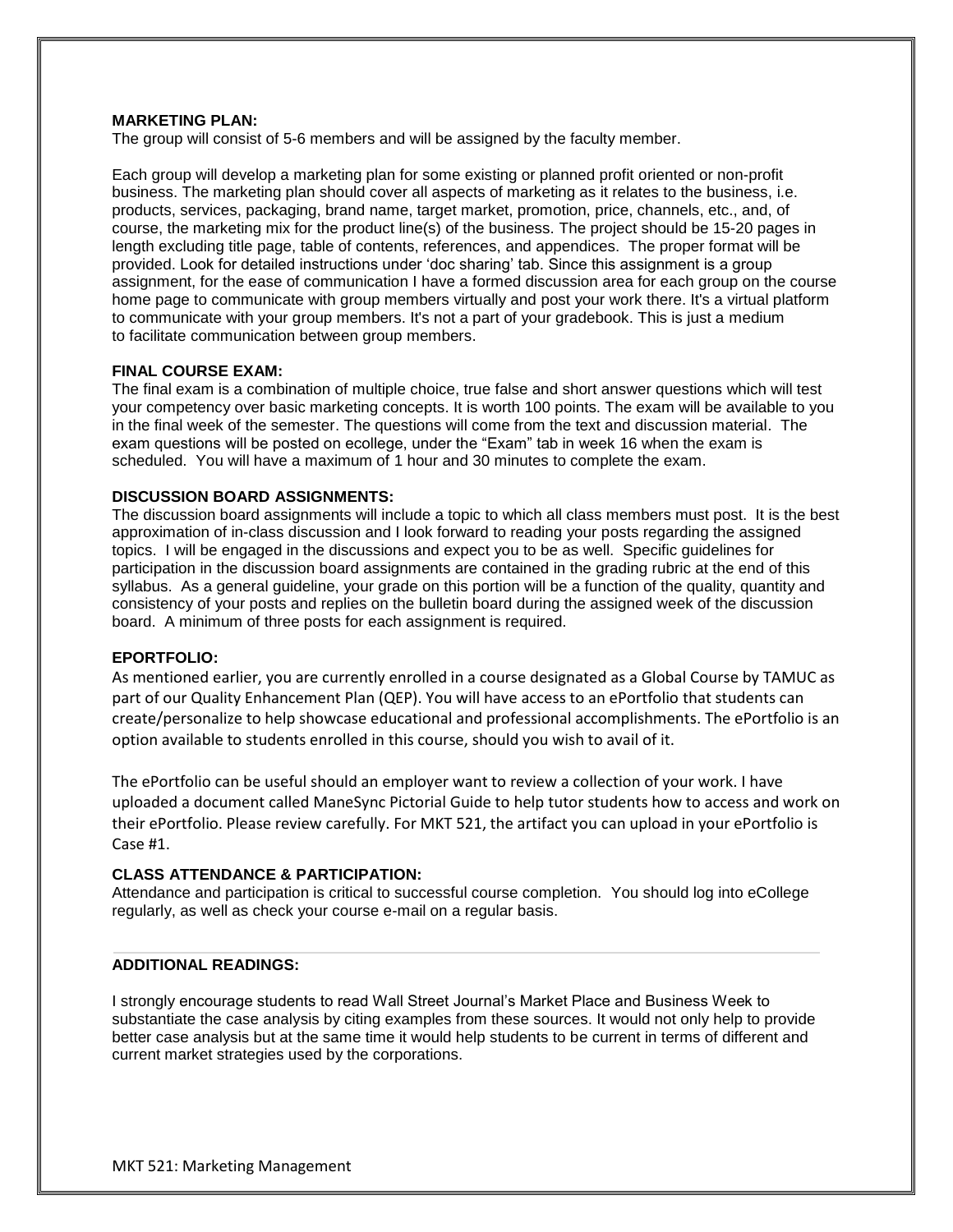#### **Note on Time Zone:**

The ecollege new platform is now using CST as the default for opening and closing times/dates/deadlines.

**COURSE SCHEDULE: (CST): A complete detailed course schedule is available in the doc sharing area of your course.**

#### **SPECIAL NEEDS/REASONABLE ACCOMODATIONS:**

The Americans with Disabilities Act (ADA) is a federal anti-discrimination statute that provides comprehensive civil rights protection for persons with disabilities. Among other things, this legislation requires that all students with disabilities be guaranteed a learning environment that provides for reasonable accommodation of their disabilities. If you have a disability requiring an accommodation, please contact:

> **Office of Student Disability Resources and Services Texas A&M University-Commerce Gee Library Room 132 Phone (903) 886-5150 or (903) 886-5835 Fax (903) 468-8148** [StudentDisabilityServices@tamu-commerce.edu](mailto:StudentDisabilityServices@tamu-commerce.edu)

**Tenets of Common Behavior Statement:** All students enrolled at the university shall follow the tenets of common decency and acceptable behavior conducive to a positive learning environment (See current Student Handbook)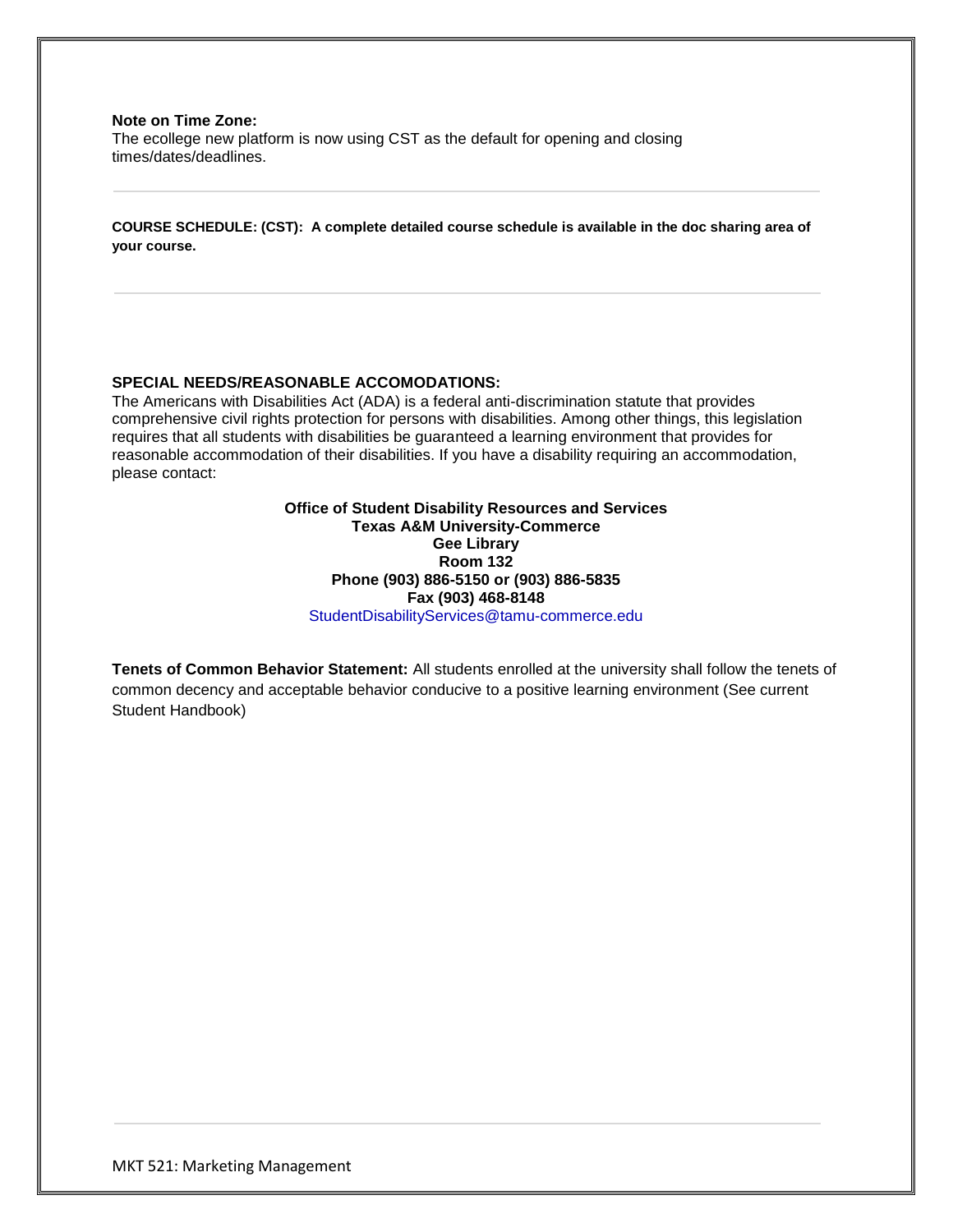# **Graduate Course Case Analysis Rubric – Textbook Cases**

|                                                                                                                                                                                                                                                                                                                                                                                       | <b>Far Exceeds</b><br><b>Standards</b>                                                                                                                                                                                                                                        | <b>Exceeds</b><br><b>Standards</b>                                                                                                                                                                                                                             | <b>Meets Standards</b>                                                                                                                                                                                                                                   | <b>Fails to Meet</b><br><b>Standards</b>                                                                                                                                                                                                                    |
|---------------------------------------------------------------------------------------------------------------------------------------------------------------------------------------------------------------------------------------------------------------------------------------------------------------------------------------------------------------------------------------|-------------------------------------------------------------------------------------------------------------------------------------------------------------------------------------------------------------------------------------------------------------------------------|----------------------------------------------------------------------------------------------------------------------------------------------------------------------------------------------------------------------------------------------------------------|----------------------------------------------------------------------------------------------------------------------------------------------------------------------------------------------------------------------------------------------------------|-------------------------------------------------------------------------------------------------------------------------------------------------------------------------------------------------------------------------------------------------------------|
| <b>Identification of</b><br><b>Critical Marketing</b><br><b>Issues (10%) - 1</b><br>maximum<br>Although cases may<br>discuss many<br>marketing issues,<br>there are generally 3<br>to 5 critical issues (it<br>may vary depending<br>upon the case) that if<br>addressed properly<br>would eliminate, or<br>minimize the impact<br>of, the majority of the                            | Identifies 5 of the<br>most critical<br>issues with<br>citations from<br>business<br>week/WSJ/scholar<br>ly articles which<br>substantiate the<br>rationale<br>statements as to<br>why each issue<br>was included.<br>(5)                                                     | Identifies 3 or 4 of<br>the most critical<br>issues with<br>rationale<br>statements as to<br>why each issue<br>was included.<br>Includes citations<br>from business<br>week/WSJ/scholarl<br>y journal articles.<br>(4)                                         | Identifies 2 to 4<br>critical issues with<br>some indication of<br>rationale as to why<br>each issue was<br>included. Includes<br>citations from<br>business<br>week/WSJ/scholarly<br>journal articles.<br>(3.5)                                         | Identifies 2 or fewer<br>of the most critical<br>issues and/or<br>provides little or no<br>rationale as to why<br>each issue was<br>included. Few (if<br>any) citations from<br>business<br>week/WSJ/scholarl<br>y journal articles.<br>(3)                 |
| problems.<br><b>Literature Review of</b><br>the marketing issues<br>identified as critical<br>$(30%) - 2 page$<br>minimum<br>Students will review<br>business<br>week/WSJ/scholarly<br>articles journal<br>literature in the ABI<br>Inform and Business<br>Source Complete<br>electronic periodical<br>databases in order to<br>analyze identified<br>issues and make<br>suggestions. | Provides a<br>complete review of<br>business<br>week/WSJ/scholar<br>ly articles<br>scholarly journal<br>literature<br>(including four or<br>more seminal<br>articles) to support<br>the knowledge<br>associated with<br>each identified<br>issue.<br>(15)                     | Provides a<br>business<br>week/WSJ/scholarl<br>y articles<br>substantial review<br>of scholarly journal<br>literature (including<br>at least three<br>seminal articles) to<br>support the<br>knowledge<br>associated with<br>each identified<br>issue.<br>(12) | Provides a<br>substantial review of<br>the business<br>week/WSJ/scholarly<br>journal articles<br>literature (with at<br>least three journal<br>articles) to support<br>the knowledge<br>associated with<br>each identified<br>marketing issue.<br>(10.5) | Provides an<br>incomplete review<br>of business<br>week/WSJ/scholarl<br>y the journal<br>literature (2 articles<br>or less) and/or fails<br>to support the<br>knowledge<br>associated with<br>each identified<br>marketing issue.<br>(9)                    |
| <b>Evaluation of</b><br>Alternatives (20%)<br>There will often be<br>competing ideas and<br>guidance within the<br>journal literature.<br>Students must identify<br>(and evaluate the<br>strengths and<br>limitations of) various<br>possible actions<br>before offering<br>recommendations.                                                                                          | Identifies and<br>evaluates at least<br>3 alternatives for<br>each marketing<br>issue, providing<br>for each strengths<br>and limitations<br>with<br>convincing and<br>supported (at least<br>3 business<br>week/WSJ/<br>scholarly journal<br>articles)<br>arguments.<br>(10) | Identifies and<br>evaluates at least 3<br>alternatives for<br>each marketing<br>issue, providing for<br>each strengths and<br>limitations with<br>convincing and<br>supported (at least<br>2 scholarly journal<br>articles) arguments.<br>(8)                  | Identifies and<br>evaluates at least 2<br>alternatives for each<br>marketing issue,<br>providing for each<br>strengths and<br>limitations with<br>convincing and<br>supported (at least 1<br>scholarly journal<br>article) arguments.<br>(7)             | Fails to identify and<br>evaluate a<br>comprehensive set<br>of alternatives (at<br>least 2) for each<br>marketing issue<br>and/or fails to<br>provide for each<br>the strengths and<br>limitations with<br>convincing and<br>supported<br>arguments.<br>(6) |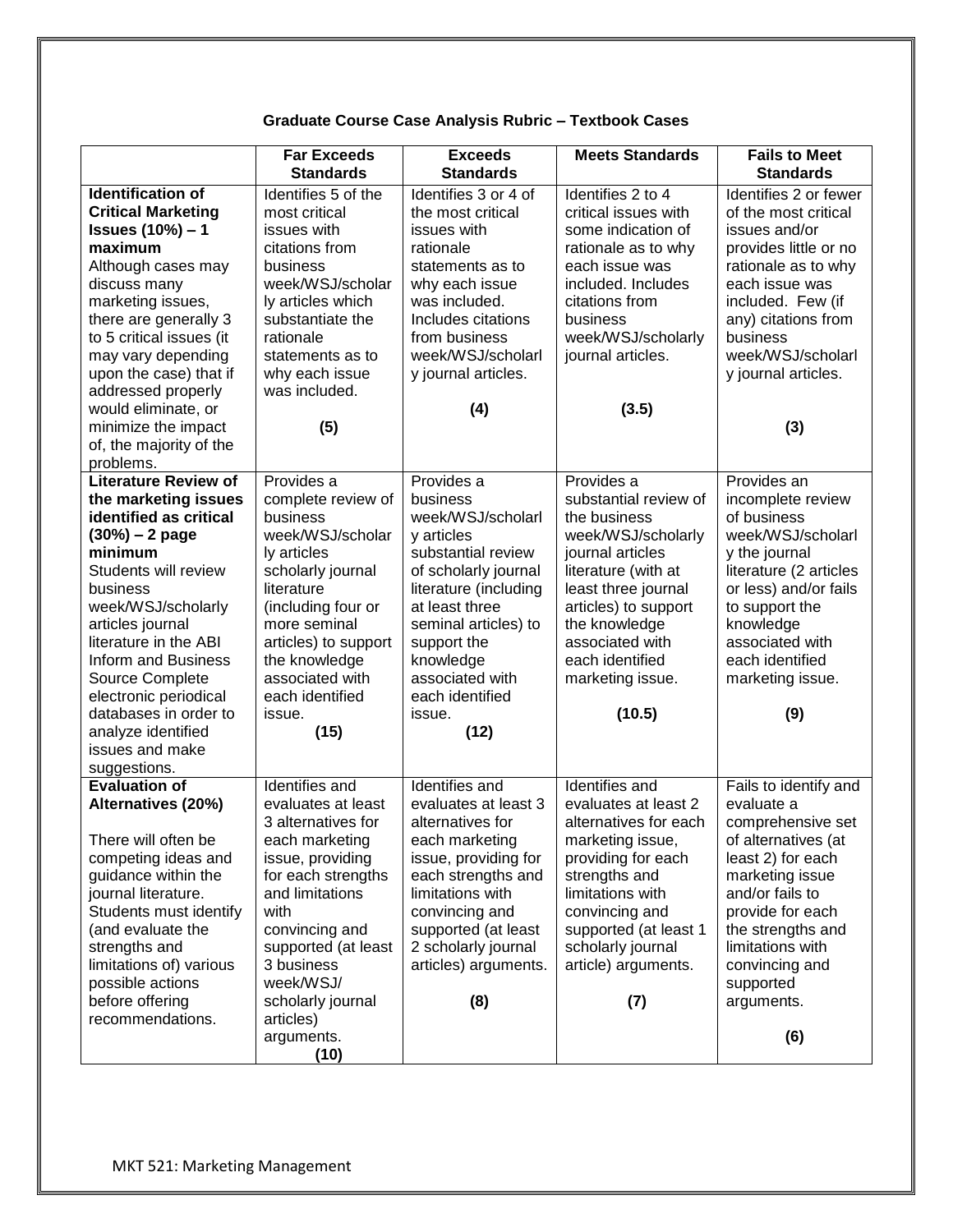| <b>Support of</b>       | Articulates and       | Articulates and        | Lists and largely      | Fails to list and/or |
|-------------------------|-----------------------|------------------------|------------------------|----------------------|
| <b>Recommendations</b>  | persuasively          | effectively defends    | defends effective      | defend effective     |
| (30%)                   | defends effective     | effective and          | and feasible           | and feasible         |
| Students must           | and feasible          | feasible               | recommendations        | recommendations      |
| develop the most        | recommendations       | recommendations        | that address most of   | that address most    |
| effective and feasible  | that address the      | that address the       | the identified         | of the identified    |
| combination of          | identified issues.    | identified issues.     | marketing issues.      | marketing issues.    |
| alternatives to address |                       |                        | (10.5)                 | (9)                  |
| the marketing issues    | (15)                  | (12)                   |                        |                      |
| identified, researched, |                       |                        |                        |                      |
| and evaluated.          |                       |                        |                        |                      |
| References (10%)        | Student provides a    | Student provides a     | Student provides a     | Student fails to     |
| Students must offer a   | complete APA          | complete APA style     | mostly complete        | provide at least 5   |
| complete reference list | style references      | references list with   | APA style              | references or fails  |
| of all works cited      | list with all in-text | all in-text cited      | references list with   | to do so in APA      |
| within their analysis   | cited articles listed | articles listed in the | all in-text cited      | style.               |
| (APA style).            | in the references     | references (8-9).      | articles listed in the |                      |
|                         | (10 >).               | (4)                    | references (6-7).      | (3)                  |
|                         | (5)                   |                        | (3.5)                  |                      |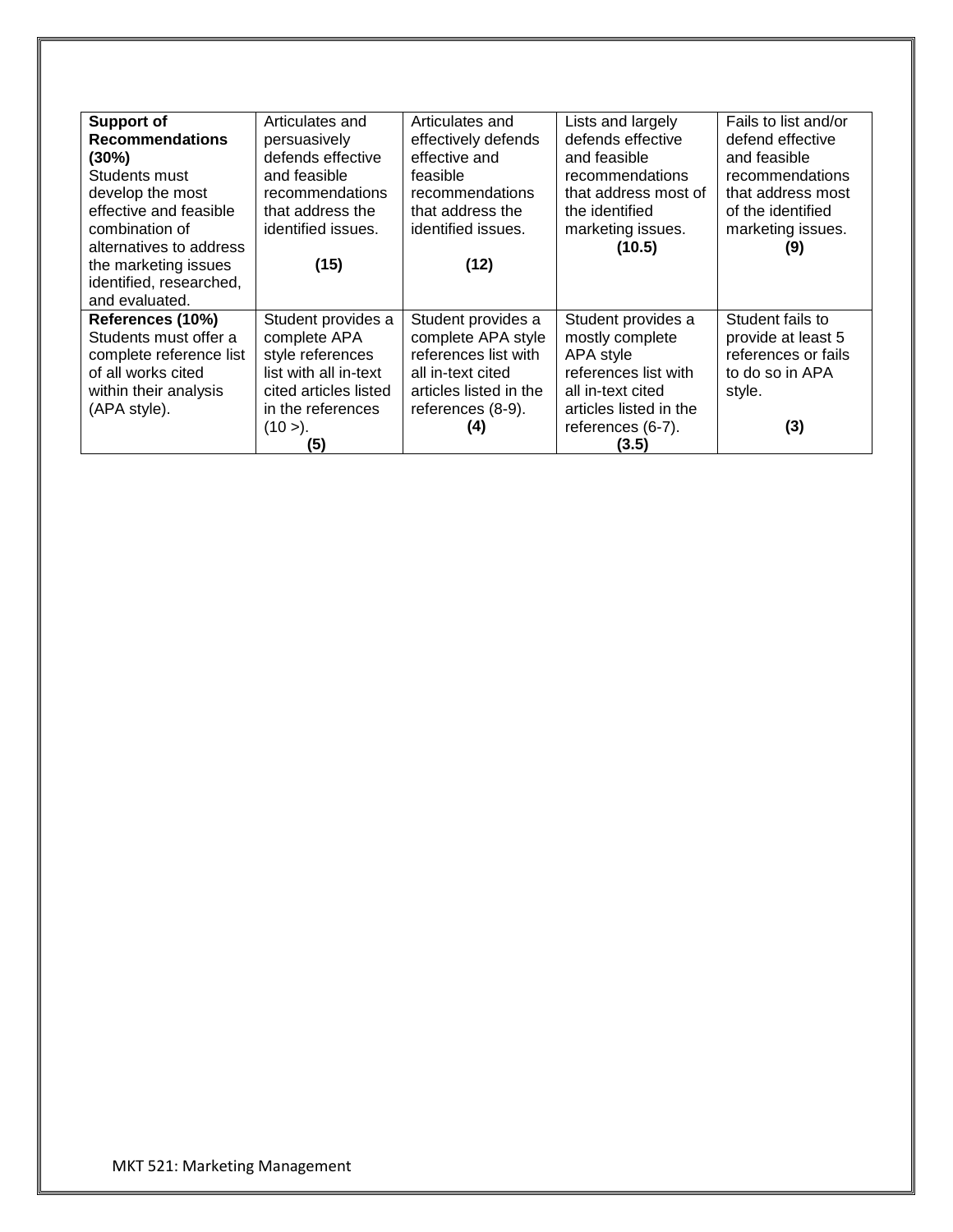| <b>MKT 521- TEAM MARKETING PLAN RUBRIC</b>                                                                                                                                                                                                                                                                                                                                                                                                                                                                                                                                                                                                                                                                                                                                                                                                                                                                                                                                                                |                                                                                                                                                                                                                                                                                                                                                                                                                                                                                                                                                                                                                                                                |                                                                                                                                                                                                                                                                                                                                                                  |                                                                                                                                                                                                                                                                                      |  |  |
|-----------------------------------------------------------------------------------------------------------------------------------------------------------------------------------------------------------------------------------------------------------------------------------------------------------------------------------------------------------------------------------------------------------------------------------------------------------------------------------------------------------------------------------------------------------------------------------------------------------------------------------------------------------------------------------------------------------------------------------------------------------------------------------------------------------------------------------------------------------------------------------------------------------------------------------------------------------------------------------------------------------|----------------------------------------------------------------------------------------------------------------------------------------------------------------------------------------------------------------------------------------------------------------------------------------------------------------------------------------------------------------------------------------------------------------------------------------------------------------------------------------------------------------------------------------------------------------------------------------------------------------------------------------------------------------|------------------------------------------------------------------------------------------------------------------------------------------------------------------------------------------------------------------------------------------------------------------------------------------------------------------------------------------------------------------|--------------------------------------------------------------------------------------------------------------------------------------------------------------------------------------------------------------------------------------------------------------------------------------|--|--|
| <b>Topics</b>                                                                                                                                                                                                                                                                                                                                                                                                                                                                                                                                                                                                                                                                                                                                                                                                                                                                                                                                                                                             | <b>Far Exceeds Standards</b>                                                                                                                                                                                                                                                                                                                                                                                                                                                                                                                                                                                                                                   | <b>Exceeds Standards</b>                                                                                                                                                                                                                                                                                                                                         | <b>Below Standards</b>                                                                                                                                                                                                                                                               |  |  |
| <b>Executive Summary</b><br>Introduce the reader to the chosen<br>company and give highlights of the<br>Marketing Plan. Will cover the<br>company overview, management<br>team summary, market opportunity<br>overview, financial overview and<br>conclusion                                                                                                                                                                                                                                                                                                                                                                                                                                                                                                                                                                                                                                                                                                                                              | Includes all the essential material in this section. Any<br>additional material is in an appendix.<br>(10)                                                                                                                                                                                                                                                                                                                                                                                                                                                                                                                                                     | Includes essential material in this<br>section. Any additional material is in an<br>appendix. Concise information yet<br>through.<br>(8)                                                                                                                                                                                                                         | Essential materials not included. If any<br>contents are missing under executive<br>summary section<br>(7)                                                                                                                                                                           |  |  |
| <b>Situation Analysis</b><br>Market Analysis - name of<br>business, mission statement, brief<br>description of products and services;<br><b>Target Market (Customer</b><br>Analysis)- Identify organization's<br>final customers in terms of<br>geographic, demographic, social,<br>psychological and behavioral<br>dimensions; Identify organizational<br>customers in terms of market<br>structure, buying situation, and major<br>buying influences;<br>Segment the target market based on<br>similar needs, wants and<br>characteristics;<br>Select the market segment(s) to<br>target;<br>Describe your positioning strategy<br>and create your positioning<br>statement; Describe the consumer<br>buying process and buying<br>behavior(s) as it pertains to products.<br><b>SWOT Analysis</b> - identify strengths,<br>weaknesses, opportunities and<br>threats and discuss their implications<br>for the<br>Company.<br><b>Competitor Analysis-Identify</b><br>primary and secondary competitors, | Analyzes organization's strategic group(s), critical<br>success factors for industry, & Discusses & provides<br>an in-depth analysis for industry & organization-<br>Lists and briefly discusses industry (ies) in which<br>organization competes & its competitors;<br>Demonstrates knowledge of, & capability to apply,<br>theories and tools in the analysis of Macro-<br>Environment (e.g., Political, Economic, Social, and<br>Technological forces). Also identifies the threats and<br>opportunities facing the organization.<br>Be creative in naming each segment. Each<br>segment's profile should be unique (different from<br>each other).<br>(40) | Meets basic criteria for this Outline<br>Item. Fails to demonstrate knowledge<br>of, or ability to use, theories & tools<br>needed to analyze Macro-Environment.<br>May not identify some threats and/or<br>opportunities facing the organization.<br>Lists and briefly discusses industry (ies)<br>in which organization competes & its<br>competitors.<br>(32) | Meets some of the basic criteria for<br>this Outline Item, but fails to<br>demonstrate knowledge of theories<br>needed to address most of the<br>requirements.<br>Fails to address industry (ies) in which<br>organization competes and/or its<br>competition. 0 to 1 point.<br>(28) |  |  |
| MKT 521: Marketing Management                                                                                                                                                                                                                                                                                                                                                                                                                                                                                                                                                                                                                                                                                                                                                                                                                                                                                                                                                                             |                                                                                                                                                                                                                                                                                                                                                                                                                                                                                                                                                                                                                                                                |                                                                                                                                                                                                                                                                                                                                                                  |                                                                                                                                                                                                                                                                                      |  |  |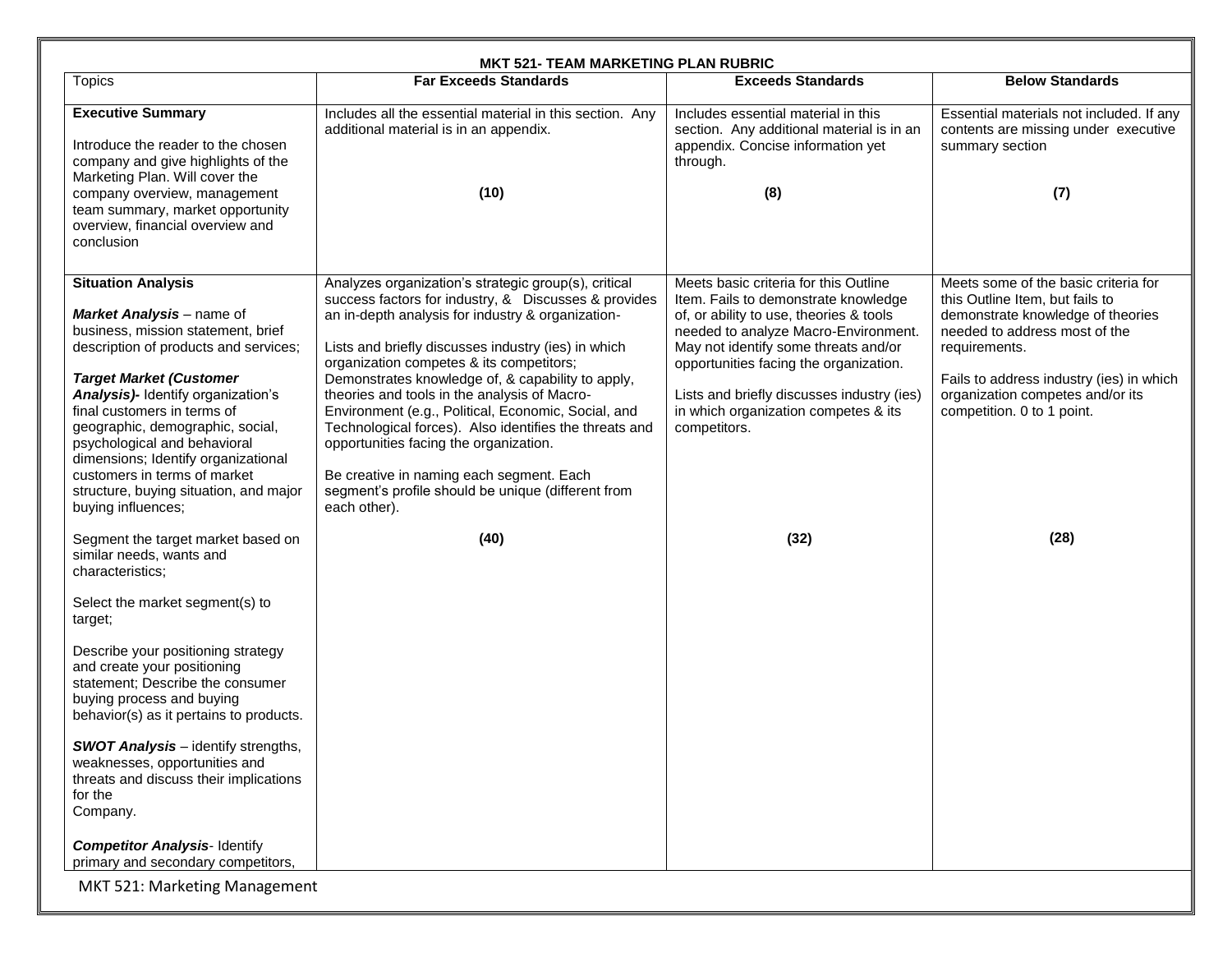| give brief descriptions and categorize<br>according to level of competition.<br>Provide a detailed analysis for each<br>of the primary competitors (all 4 P's)<br>Analysis of Macro-Environment-<br>demographic, economic, natural,<br>technological, political and cultural                                                                                                                                                                                                                                                                                                                                                                                                                                         |                                                                                                                                                                                                                                                                                                                                                                                                                                                                                                                                                                                                                                                                                                                                                                                                                        |                                                                                                                                                                                                                                                                                                                                                                   |                                                                                                                                                                                                                                                                                                                                                                                                                               |
|----------------------------------------------------------------------------------------------------------------------------------------------------------------------------------------------------------------------------------------------------------------------------------------------------------------------------------------------------------------------------------------------------------------------------------------------------------------------------------------------------------------------------------------------------------------------------------------------------------------------------------------------------------------------------------------------------------------------|------------------------------------------------------------------------------------------------------------------------------------------------------------------------------------------------------------------------------------------------------------------------------------------------------------------------------------------------------------------------------------------------------------------------------------------------------------------------------------------------------------------------------------------------------------------------------------------------------------------------------------------------------------------------------------------------------------------------------------------------------------------------------------------------------------------------|-------------------------------------------------------------------------------------------------------------------------------------------------------------------------------------------------------------------------------------------------------------------------------------------------------------------------------------------------------------------|-------------------------------------------------------------------------------------------------------------------------------------------------------------------------------------------------------------------------------------------------------------------------------------------------------------------------------------------------------------------------------------------------------------------------------|
|                                                                                                                                                                                                                                                                                                                                                                                                                                                                                                                                                                                                                                                                                                                      |                                                                                                                                                                                                                                                                                                                                                                                                                                                                                                                                                                                                                                                                                                                                                                                                                        |                                                                                                                                                                                                                                                                                                                                                                   |                                                                                                                                                                                                                                                                                                                                                                                                                               |
| <b>Objectives</b><br>Detail at least 3-5 specific marketing<br>objectives you believe this company<br>should strive to achieve over the next<br>year, 3 years and 5 years.<br>Provide specific justification for each<br>objective (HINT: these objectives<br>should connect with situation<br>analysis).                                                                                                                                                                                                                                                                                                                                                                                                            | Provides 3-5 objectives based on Product or market<br>expansion through market penetration, market<br>development, product development or diversification,<br>downsizing or partner relationship management with<br>proper reasoning and detail. Based on SMART-<br>Specific, Measurable, Attainable, Relevant/Realistic,<br>Timed<br>Provides justification for your decisions. Supported<br>with most current research from Business<br>Week/WSJ/Scholarly journals.                                                                                                                                                                                                                                                                                                                                                 | Provides 2-3 objectives based on<br>Product or market expansion through<br>market penetration, market<br>development, product development or<br>diversification, downsizing or partner<br>relationship management with proper<br>reasoning and detail. Objectives are<br>SMART.<br>Fair use of research to justify your<br>decisions and supported with research. | Fails to provide proper justification and<br>detail for the marketing objectives.<br>Fails to follow SMART criteria. Doesn't<br>support with good and current<br>research. Great deal of information is<br>not clearly connected.                                                                                                                                                                                             |
|                                                                                                                                                                                                                                                                                                                                                                                                                                                                                                                                                                                                                                                                                                                      |                                                                                                                                                                                                                                                                                                                                                                                                                                                                                                                                                                                                                                                                                                                                                                                                                        |                                                                                                                                                                                                                                                                                                                                                                   |                                                                                                                                                                                                                                                                                                                                                                                                                               |
|                                                                                                                                                                                                                                                                                                                                                                                                                                                                                                                                                                                                                                                                                                                      | (20)                                                                                                                                                                                                                                                                                                                                                                                                                                                                                                                                                                                                                                                                                                                                                                                                                   | (16)                                                                                                                                                                                                                                                                                                                                                              | (14)                                                                                                                                                                                                                                                                                                                                                                                                                          |
| <b>Marketing Mix</b><br><b>Products/Service Analysis</b><br>Strategies-Identify key products;<br>describe how product meets<br>customers' needs; value proposition;<br><b>Pricing Strategies-Overview the</b><br>company and product/service costs<br>that must be considered for "break-<br>even" calculations; Estimate demand<br>for your offering based on your<br>pricing objective; Identify the pricing<br>strategies that are most appropriate<br>for the company; Detail the price<br>change tactics to be used by the<br>company/organization.<br><b>Place/Distribution Strategies-</b><br>Describe the channels of distribution<br>used by the company to distribute its<br>MKT 521: Marketing Management | Demonstrates knowledge and capability to apply<br>marketing concepts and tools in the analysis of the<br>marketing mix to achieve competitive advantage<br>based on cost competitive advantage, product<br>differentiation strategies or niche strategies.<br>Provides sufficient rationale for all the<br>recommendations and strategies. Discussed unique<br>strategies to change the marketing mix to position the<br>product to the customers to achieve sustainable<br>competitive advantage in the market. In-depth<br>information is generated to address the topic.<br>Clearly identify the basis for your suggestions and<br>how you feel it would help the organization.<br>Provides justification for your decisions. Supported<br>with most current research from Business<br>Week/WSJ/Scholarly journals. | Meets basic criteria for this Outline<br>Item. Satisfactorily demonstrate<br>knowledge of, or ability to use, concepts<br>& tools needed to analyze marketing<br>mix strategy.                                                                                                                                                                                    | Meets some of the basic criteria for<br>this Outline Item, but fails to<br>demonstrate knowledge of concepts<br>needed to address most of the<br>requirements. Great deal of<br>information is not clearly connected.<br>Failed to provide the quarterly sales<br>forecasts for at least one year.<br>The information is loosely presented;<br>lacks clear transitions;<br>Doesn't support with good and current<br>research. |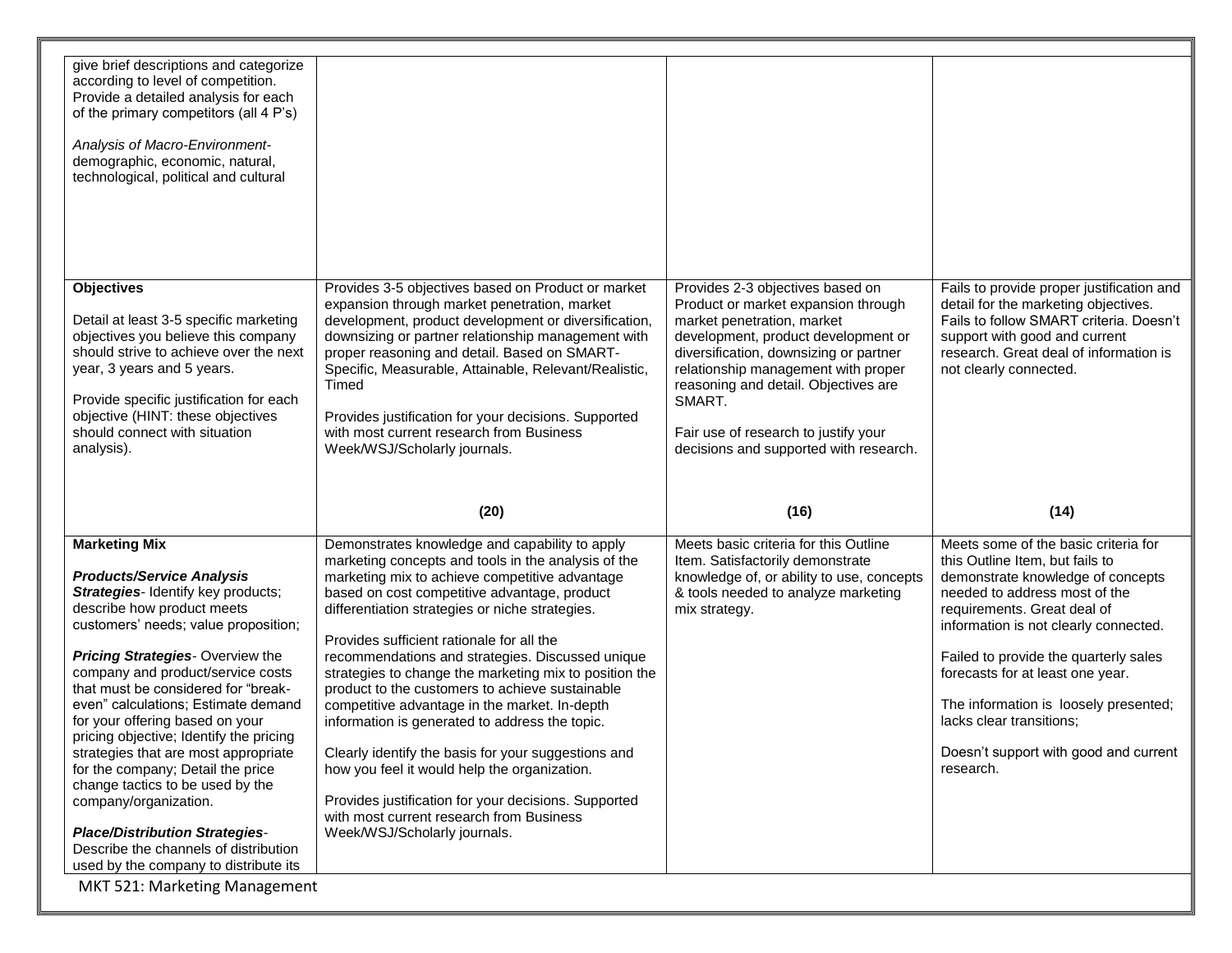| products based on the geographic<br>area; If your business has a physical<br>retail store location that serves as a<br>touch point for customers, describe<br>your physical location and how it fits<br>with your overall marketing strategy<br>(services, products, price, etc.) | (40)                                                                                                                                                                                                                                                                                                                                                                                                                                                                                                                                                                                                                                                                                      | (32)                                                                                                                                                                                                                                                                                                                                                                                                                                                                                                    | (28)                                                                                                                                                                                                                                                                                                                                                                |
|-----------------------------------------------------------------------------------------------------------------------------------------------------------------------------------------------------------------------------------------------------------------------------------|-------------------------------------------------------------------------------------------------------------------------------------------------------------------------------------------------------------------------------------------------------------------------------------------------------------------------------------------------------------------------------------------------------------------------------------------------------------------------------------------------------------------------------------------------------------------------------------------------------------------------------------------------------------------------------------------|---------------------------------------------------------------------------------------------------------------------------------------------------------------------------------------------------------------------------------------------------------------------------------------------------------------------------------------------------------------------------------------------------------------------------------------------------------------------------------------------------------|---------------------------------------------------------------------------------------------------------------------------------------------------------------------------------------------------------------------------------------------------------------------------------------------------------------------------------------------------------------------|
| <b>Promotion Strategies- Detail the</b><br>promotional mix used to<br>communicate with current and<br>potential customers.<br>Identify and explain the company's<br>main advertising objectives. Evaluate                                                                         |                                                                                                                                                                                                                                                                                                                                                                                                                                                                                                                                                                                                                                                                                           |                                                                                                                                                                                                                                                                                                                                                                                                                                                                                                         |                                                                                                                                                                                                                                                                                                                                                                     |
| the organization's strategies.<br>What changes or suggestions would<br>you propose for this company with<br>regard to their marketing mix?                                                                                                                                        |                                                                                                                                                                                                                                                                                                                                                                                                                                                                                                                                                                                                                                                                                           |                                                                                                                                                                                                                                                                                                                                                                                                                                                                                                         |                                                                                                                                                                                                                                                                                                                                                                     |
| <b>Information Sources</b><br>Develop controls for the<br>implementation; the sources of<br>information; responsibility for the<br>research; forecasting methodology;<br>measuring and benchmarking the<br>activities.                                                            | Demonstrates knowledge and capability to apply<br>concepts and marketing strategies in the analysis of<br>the marketing plan in terms of its mission, vision, core<br>values, marketing objectives, operating guidelines,<br>and core competencies. (10)                                                                                                                                                                                                                                                                                                                                                                                                                                  | Meets basic criteria for this Outline<br>Item. Fails to demonstrate knowledge<br>of, and/or capability to apply, concepts<br>& marketing strategies and/or fails to<br>compare it with competitors and<br>standards. (8)                                                                                                                                                                                                                                                                                | Meets some of the basic criteria for<br>this Outline Item, but fails to<br>demonstrate knowledge of, or<br>capability to apply, concepts &<br>strategies needed to address most of<br>the requirements. (7)                                                                                                                                                         |
| <b>Budget/Controls</b><br><b>Revenue/Expenses</b><br>Starting capital; Budget/cash flow for<br>purchases & vendor list; Break-even<br>analysis; Projected income & profit;<br>Overall financial concerns.                                                                         | Forecast follows market size/potential in target<br>market section; Realistic and with good, quantitative<br>rationale. Actual price to distributors and consumers<br>with good rationale; Costs and profits reasonable and<br>Well-justified. Develop quarterly sales forecasts for<br>the next three years and provide supportive narrative<br>that details how you arrived at your forecasts.(This<br>narrative should be consistent with material in pricing<br>section). Develop pro forma income statements for<br>the next two years. Provide narrative detailing how<br>you arrived at the figures; Well presented with graphs<br>with tables. Justified Solutions with research. | Meets the basic criteria for this Outline<br>Item, but fails to demonstrate<br>knowledge of, or capability to apply,<br>theories needed to address some of the<br>requirements.<br>Develop quarterly sales forecasts for<br>the next two years and provide<br>supportive narrative that details how<br>you arrived at your forecasts. (This<br>narrative should be consistent with<br>material in pricing sections); Develop<br>pro forma income statements for the<br>next one year. Provide narrative | Meets some of the basic criteria for<br>this Outline Item, but fails to<br>demonstrate knowledge of theories<br>needed to address most of the<br>requirements. Failed to provide the<br>quarterly sales forecasts for at least<br>one year; The information is loosely<br>presented; lacks clear transitions;<br>Doesn't support with good and current<br>research. |
|                                                                                                                                                                                                                                                                                   | (40)                                                                                                                                                                                                                                                                                                                                                                                                                                                                                                                                                                                                                                                                                      | detailing how you arrived at the Figures;<br>(32)                                                                                                                                                                                                                                                                                                                                                                                                                                                       | (28)                                                                                                                                                                                                                                                                                                                                                                |

٦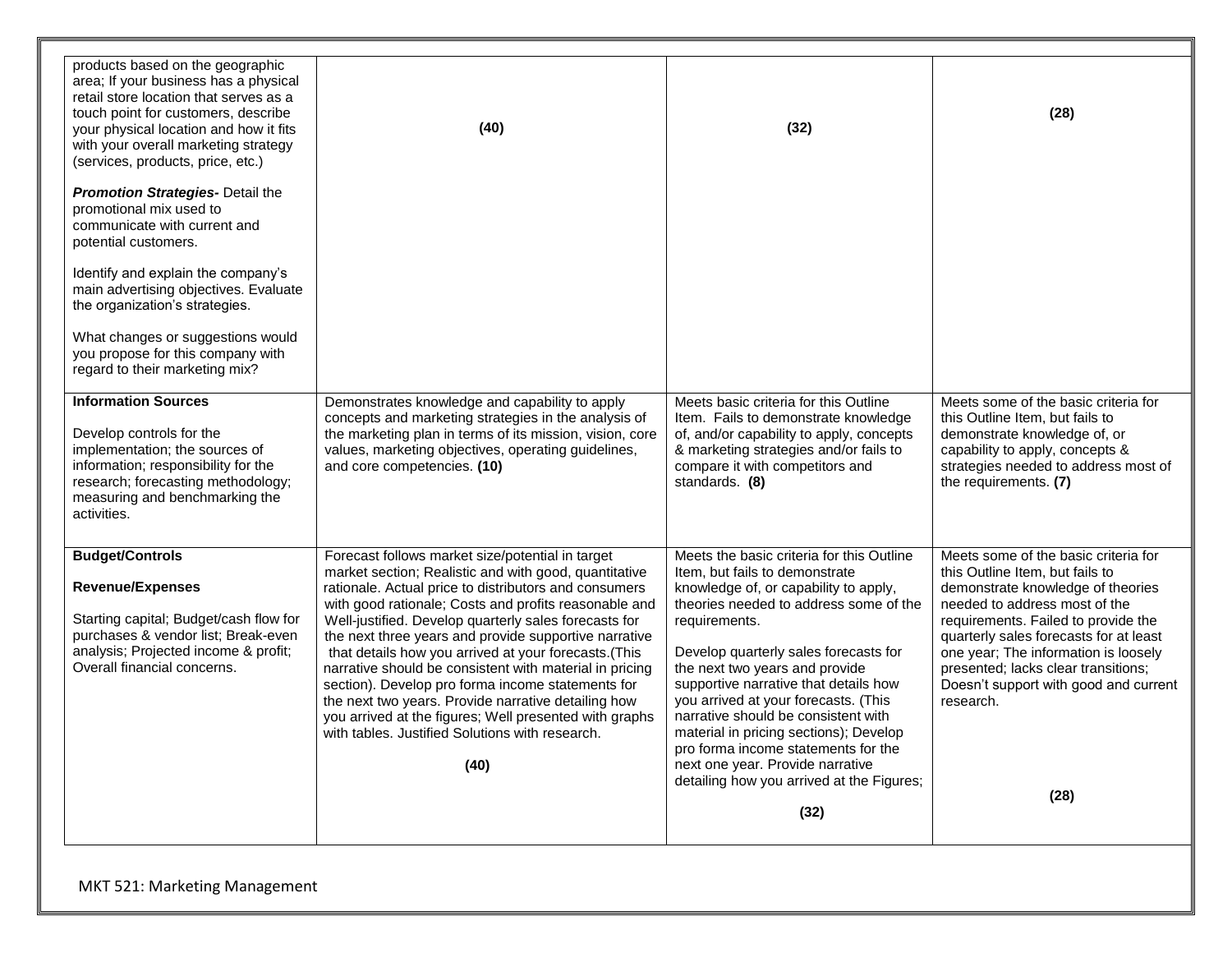| <b>Contingencies</b><br>Internal risks; External risks; How risks<br>will be avoided; Actions when risks<br>occur                                                | Analyzes current & previous position of the<br>organization or product in the market; initiatives &<br>standards & impact; Strategies and their alignment.<br>(10)     | Meets the basic criteria for this Outline<br>Item, but fails to demonstrate<br>knowledge of, or capability to apply<br>strategies needed to address some of<br>the requirements. (8) | Meets some basic criteria for this<br>Outline Item. Fails to demonstrate<br>knowledge needed to address most of<br>the requirements. (7) |
|------------------------------------------------------------------------------------------------------------------------------------------------------------------|------------------------------------------------------------------------------------------------------------------------------------------------------------------------|--------------------------------------------------------------------------------------------------------------------------------------------------------------------------------------|------------------------------------------------------------------------------------------------------------------------------------------|
| Implementation<br>Establish milestones to be achieved:<br>Resources to bring in new talent<br>and/or outsource some of the<br>responsibility for implementation; | Prepare a timeline with phases of marketing plan and<br>people to achieve each milestone; Appropriate<br>measures for plan objective and strategy<br>achievement. (10) | Meets basic criteria. Fails to<br>demonstrate knowledge of, or ability to<br>apply, theories needed to address<br>requirements. (8)                                                  | Fails to demonstrate knowledge of, &<br>ability to apply, theories needed for<br>most requirements. (7)                                  |
| <b>Conclusion</b>                                                                                                                                                | Addresses expected results & organization's potential<br>for future success. (10)                                                                                      | Meets basic criteria for Outline Item.<br>Fails to address some requirements. (8)                                                                                                    | Fails to address most of the Item<br>Requirements (7)                                                                                    |
| Overall professionalism &<br>Peer Evaluations Integration of<br>literature and rationale.                                                                        | Professional appearance; Coherence and partnership<br>in the group members. Followed APA. (10)                                                                         | Meets basic criteria for Outline Item.<br>Fails to address some requirements. (8)                                                                                                    | Fails to address most of the Item<br>Requirements. (7)                                                                                   |

٦